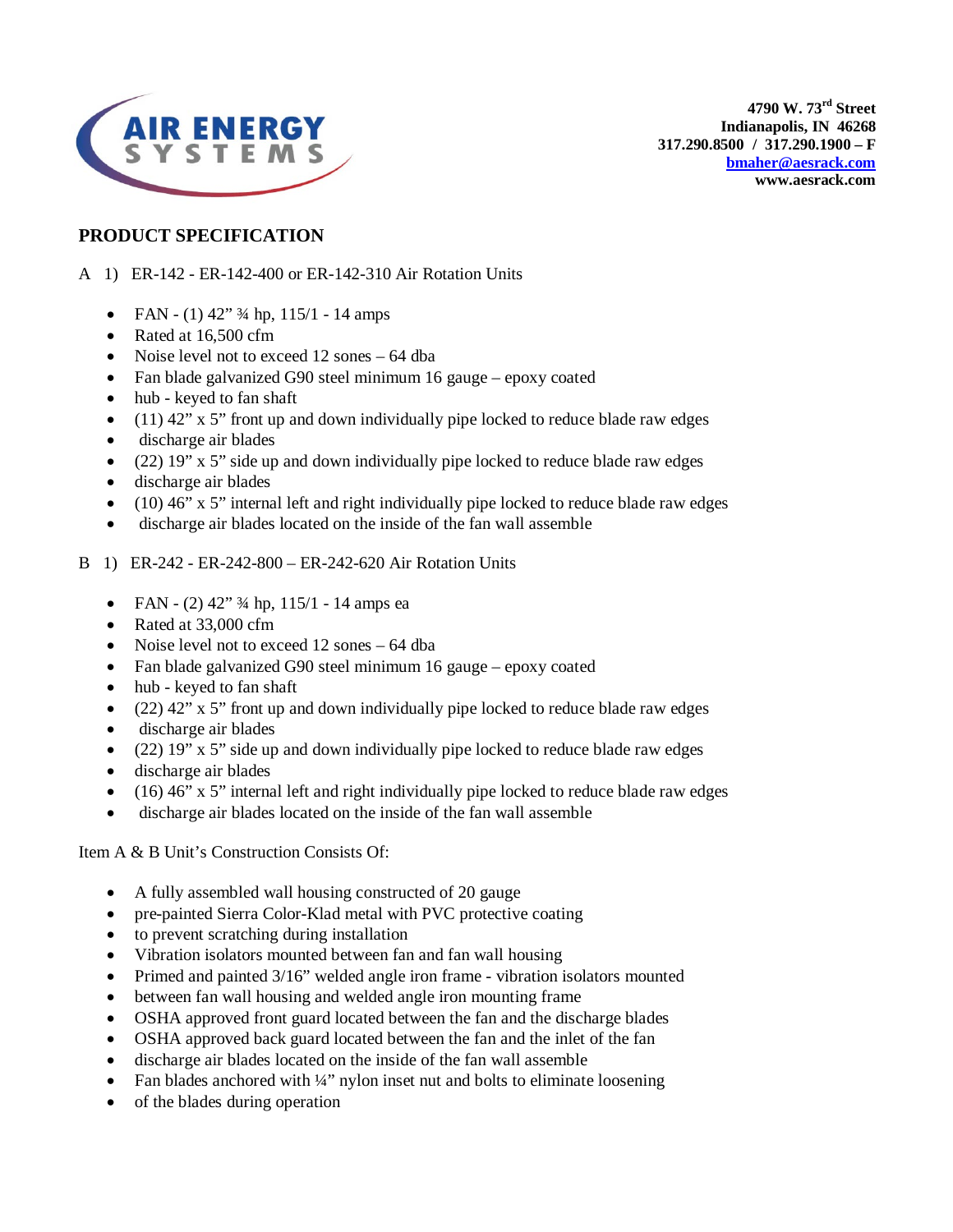# **PAGE TWO**

Unit's Mounted Control Panel:

- Constructed out of Pre-painted color-Klad metal
- $10''$  x 16" bolted to wall housing
- 120/1 service switch mounted on wall housing
- Fan's 34 hp motor wired from motor to unit mounted service switch
- 120/1 to 24 volt transformer
- 15 amp motor fuse for motor over-load protection

#### Remote Control Panel:

- $10''$  x 8" x 4" electrical enclosure
- 24 volt on/off fan toggle switch with operating with 24 volt operating
- light
- Toggle switch energizes unit heater unit heater cannot run with out
- Distribution fan running
- 7 day 24 hour 24 volt programmable thermostat

## ITEM A:

ER-142-400 With (1) 400,000 Btu/hr 80% Unit Heater: ER-142-310 With (1) 310,000 Btu/hr 93% Unit Heater:

- Primed and painted 3/16" welded angle iron frame vibration isolators mounted
- between unit heater and welded angle iron mounting frame
- (6)  $\frac{1}{2}$  " pre-punched holes for mounting unit's hung with 3/8" all-thread rod
- Unit heater's welded mounting frame shipped loose (attached to main unit) –
- Both the ER-142 and unit heater frame will have  $(3)$   $\frac{1}{2}$ " holes punched in frame
- Frames bolted together in the field
- Bolts supplied by ER mfg

Note - Btu/hr and size of unit may vary depending on the unit heater mfg

ER-142 Cooling Unit:

- A fully assembled wall housing constructed of 20 gauge
- pre-painted Sierra Color-Klad metal with PVC protective coating
- to prevent scratching during installation
- Unit Top inlet for supply roof top unit consisting 48" x 20" opening located on the
- top of the unit
- (1) 48" x 22" back panel to isolate discharge air from roof top unit housing
- constructed of 20 gauge pre-painted Sierra Color-Klad metal with PVC protective
- coating to prevent scratching during installation
- (1) 48" x 14" deflector panel to deflect roof top supply air into ER-142 unit constructed
- of 20 gauge pre-painted Sierra Color-Klad metal with PVC protective coating to
- prevent scratching during installation